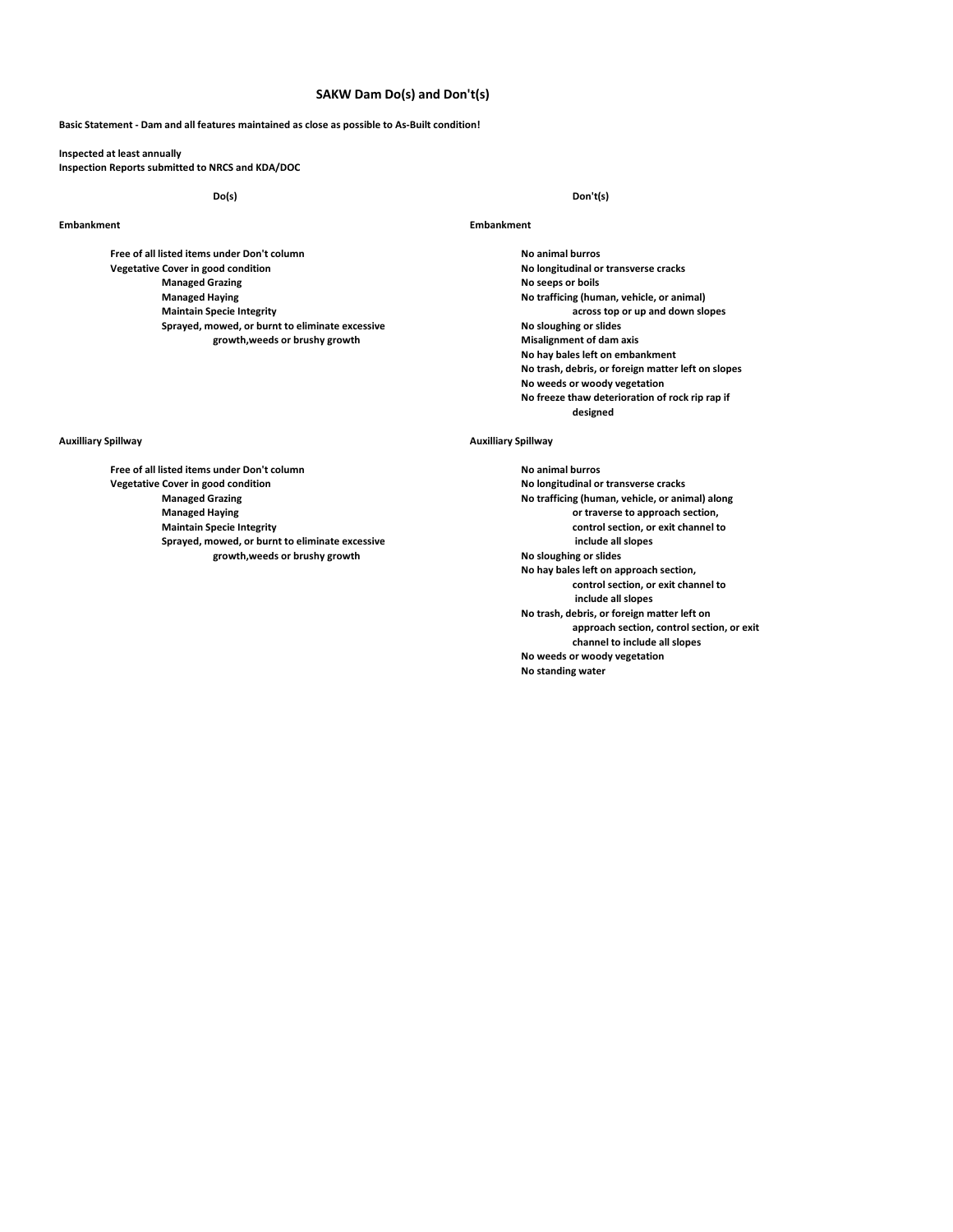**Free of all listed items under Don't column** 

# **Drawdown Pipe Drawdown Pipe**

**Flushed annually to minimize sediment build-up No rust Trash rack in good condition if part of design No broken welds,** 

### **Riser Riser**

**Free of all listed items under Don't column No rust** 

### **Plastic Plastic**

**Free of all listed items under Don't column No breaks or cracks**

**Free of all listed items under Don't column No concrete deterioration**

**Free of all listed items under Don't column No concrete deterioration**

### **Barrell Barrell**

**Free of all listed items under Don't column No rust** 

**Trash Rack Trash Rack components No rust No broken welds, No trash, logs, or animal placed foreign matter No living woody plants**

**Free of all listed items under Don't column Minimum sediment build-up over inlet No missing trash rack if part of design**

**Metal Metal**

**No deterioration to coating if designed No broken welds, No trash, logs, or animal placed foreign matter No alterations to capacity or entrance elevation**

**No plastic deterioration No alterations to capacity or entrance elevation**

## **Precast concrete Precast concrete**

**No alterations to capacity or entrance elevation No breaks or cracks**

## **Dx3D Concrete Dx3D Concrete**

**No alterations to capacity or entrance elevation No breaks or cracks**

### **Metal Metal**

**No deterioration to coating if designed No broken welds, No trash, logs, or animal placed foreign matter present No alterations to capacity No missing components or malfunction of cathodic protection if designed**

## **Principal Spillway Principal Spillway**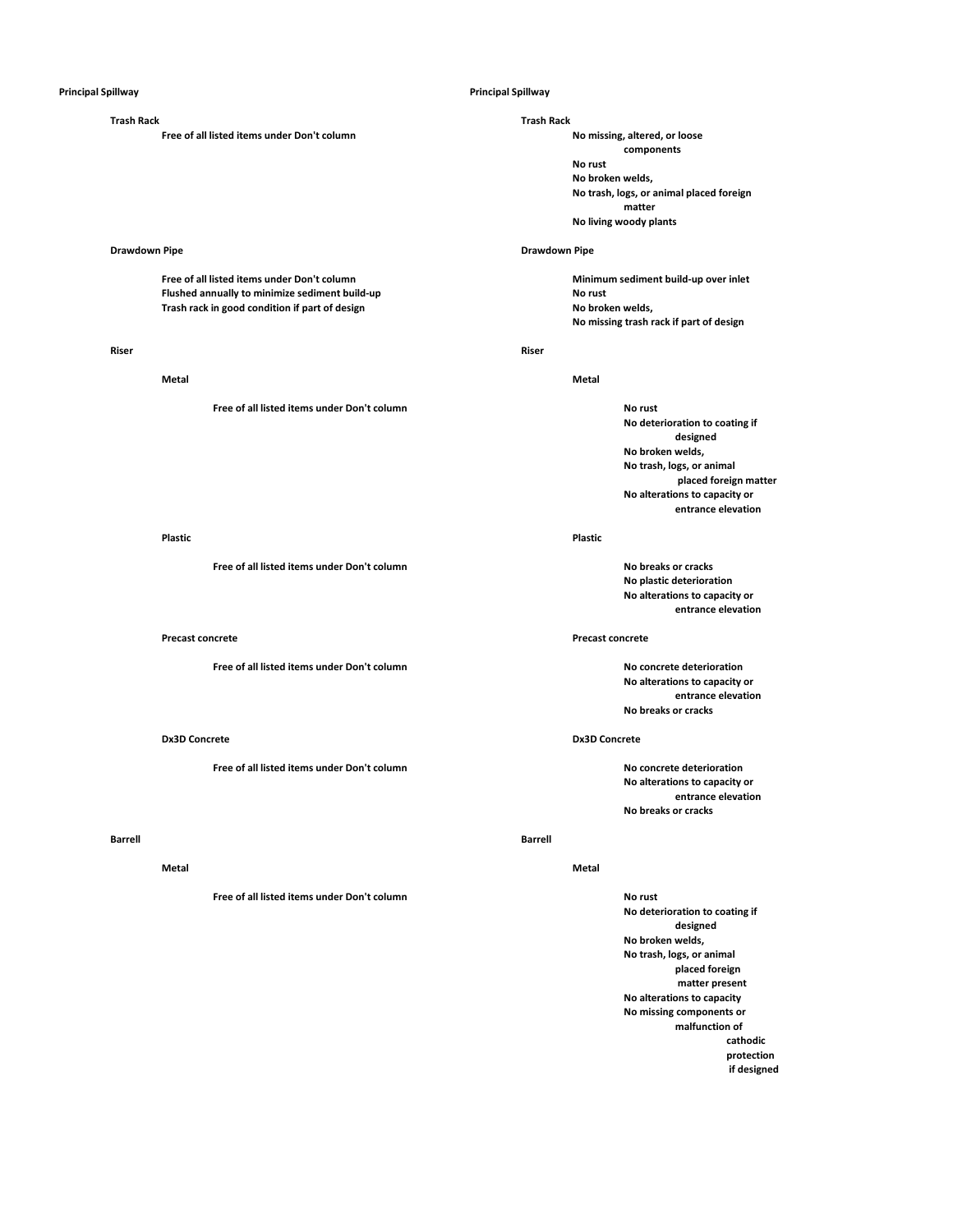**Free of all listed items under Don't column No breaks or cracks**

**Free of all listed items under Don't column No leakage at joints or No leakage at joints or** 

**Free of all listed items under Don't column No rust** 

**Free of all listed items under Don't column No concrete deterioration**

## **Valves Valves**

**Operated at least once a year No deterioration of components**

### **Fences Fences**

**Free of all listed items under Don't column No missing gates, posts, wire, or stays**

## **Drains Drains**

**Free of all listed items under Don't column No cloudy or discolored flowage water**

# **Stilling Basin/Impact Basin/Outlet Channel Stilling Basin/Impact Basin/Outlet Channel**

**Free of all listed items under Don't column Notation and The Convention Convention of rock rip No freeze thaw deterioration of rock rip** 

### **Plastic Plastic**

**No plastic deterioration No alterations to capacity**

# **Precast concrete Precast concrete**

**calcification deposits No concrete deterioration No alterations to capacity No breaks or cracks**

# **Pipe Support Pipe Support**

**Metal Metal**

**No deterioration to coating if designed No broken welds, No trash, logs, or animal placed foreign matter No alterations**

### **Concrete Concrete**

**No alterations to capacity No breaks or cracks No out of alignment** 

**No operating handle missing or broken No seals missing or displaced**

**No alteration to constructed alignment No deterioration of gates, posts, wire, or stays**

**No sand or calcification present at outlets No missing outlets No deterioration of outlet pipe to include rodent guards No standing water near outlets No support brackets missing No problems with outlet alignment**

**rap if designed No sediment or gravel build-up that distorts flow to outlet channel No trees or woody brush on slopes No erosion on the slopes No concrete deterioration No rip rap displacement No sloughing or slides**